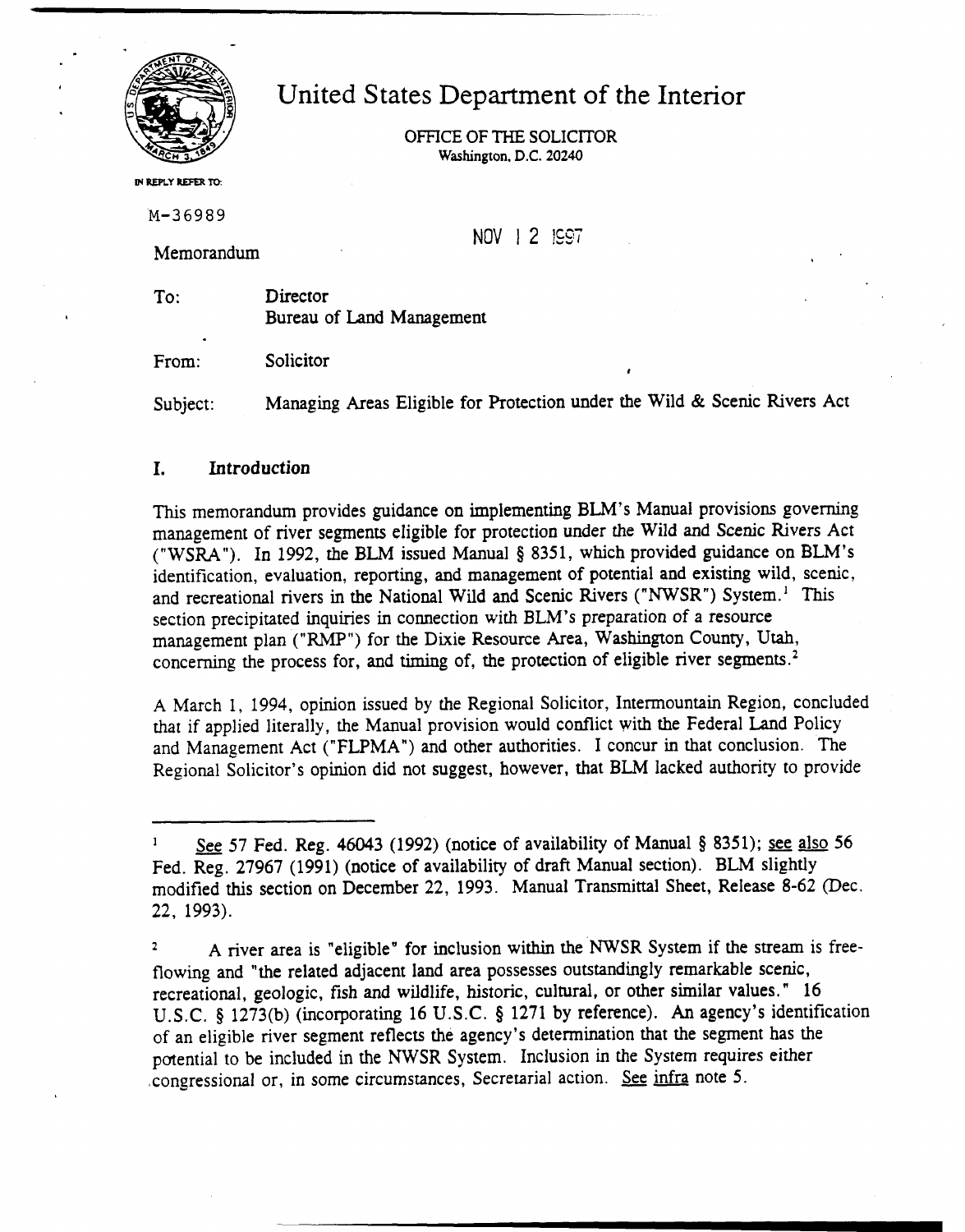timely protection to river segments identified as eligible for possible inclusion in the **NWSR**  System. In fact, **as** discussed below, such authority does exist, although not in the **WSRA**  itself.

**11. Analysis** 

A. **BLM Manual Provisions Governing "Eligible" River Segment Areas** 

The Manual provision at issue **(8** 8351.32C) reads as follows:

Protective Management. When a river segment is determined eligible and given a tentative classification (wild, scenic, and/or recreational), its identified outstandingly remarkable values shall be afforded adequate protection, subject to valid existing rights, and until the eligibility determination is superseded, management activities and authorized uses shall not be allowed to adversely affect either eligibility or the tentative classification, i.e., actions that would change the tentative classification from a wild river area to a scenic river area or a scenic river area to a recreational river area. Public notification of protective management shall occur no later than publication and release of the draft RMP, or plan amendment. However, protective management shall be initiated by the authorized officer (Area/District Manager) as soon as eligibility is determined.  $* * *$ 

This provision, along with subparts .06D and .33A.2 of 8351 of the BLM Manual, can be interpreted as requiring protection of eligible river segments immediately upon their identification as eligible, whether that identification comes through the RMP or through a separate process.<sup>3</sup>

The BLM generally evaluates river segments for their eligibility and suitability for WSRA designation during its RMP process. BLM Manual **5** 8351.06B. But the Manual also makes

**<sup>3&#</sup>x27;** As **Q** 8351.32C itself provides, the protection remains in effect "until the eligibility determination is superseded." See also **8** 8351.52C ("Once a river segment has been determined eligible, BLM's policy shall be to protect, and where possible, enhance any identified outstandingly remarkable river values pending a subsequent suitability determination and/or designation decision by Congress."); and § 8351.06D ("BLM shall afford protective management to all river segments as necessary to ensure that the existing qualities upon which their eligibility is based are not degraded. "). Eligibility determinations may be superseded (i.e. the river will no longer receive interim management protection) either by a BLM determination of nonsuitability (usually made in the RMP planning process, see, e.g., § 8351.3 and § 8351.33A), or by congressional action to study the river segment fufrher or to include the river within the NWSR System. **8 8351.52C.**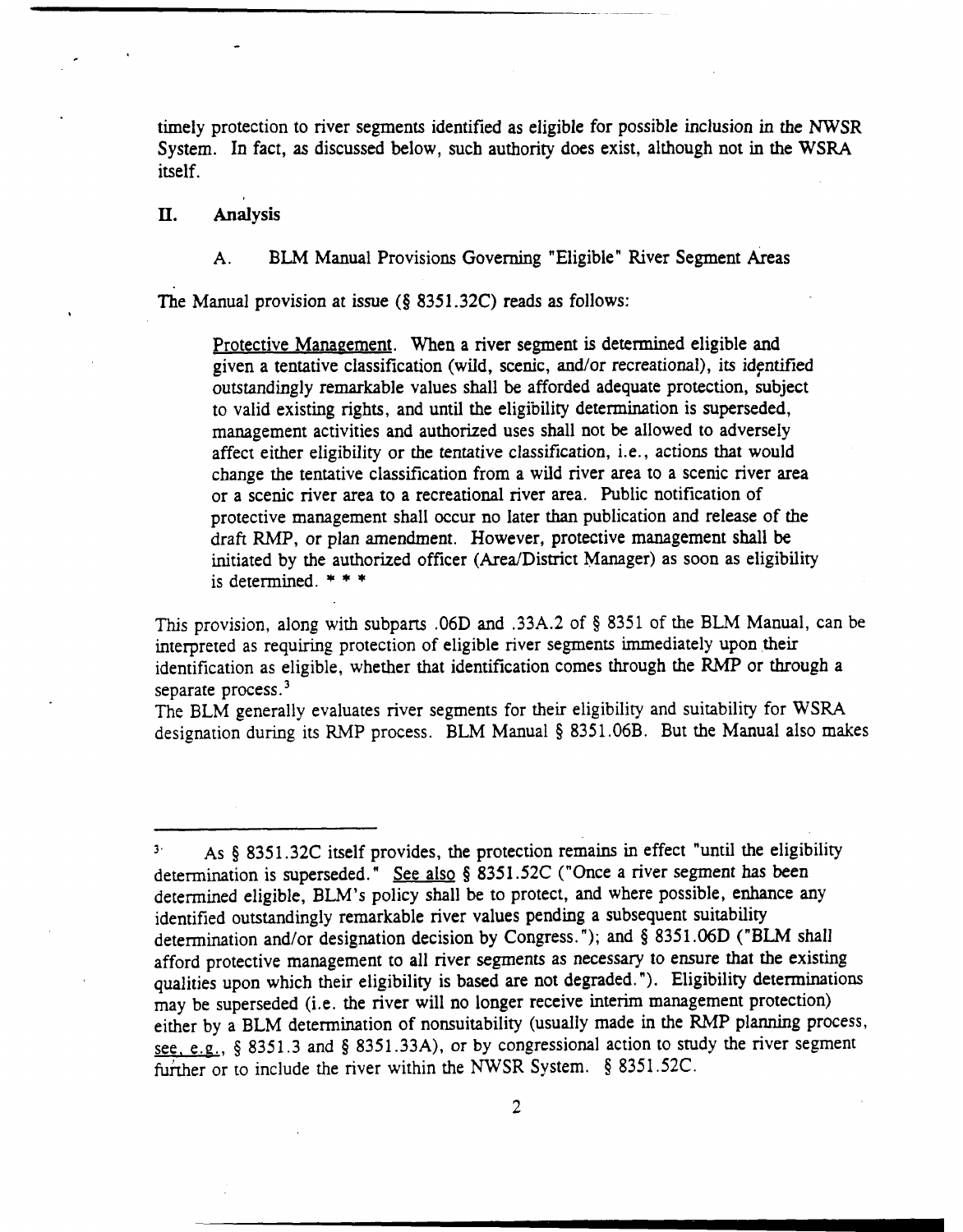clear that BLM may identify eligible river segments prior to the adoption of a final RMP.<sup>4</sup>

Section 202 of FLPMA establishes certain requirements for land use planning, including public participation and the consideration of specific planning criteria. 43 U.S.C. **5** 1712. If section 8351.32C of the BLM Manual were read to require protection in advance of completion of the RMP/environmental impact statement ("EIS") process, it would be inconsistent with FLPMA. This is essentially the conclusion of the Regional Solicitor's March 1, 1994 memorandum to the **Utah** State Director.

B. Protection of Eligible and Suitable River Segment Areas

The basic management charter for the NWSR System is found in section  $10(a)$ :

Each component of the national wild and scenic rivers system shall be administered in such manner as to protect and enhance the values which caused it to be included in said system without, insofar as is consistent therewith, limiting other uses that do not substantially interfere with public use and enjoyment of these values.

16 U .S.C. **5** 1281(a). More specific directives and restrictions are contained in 16 U.S.C. **9** 1278 (resmcting water resource projects on river segments designated by Federal law as components of, and potential additions to, the NWSR System); **5** 1279(a) (withdrawing public land within components of the NWSR System designated by Federal law); \$ 1279(b) (withdrawing public lands that constitute the bed or bank, or within 114 mile of the bank of a river segment designated by Federal law for potential addition to the NWSR System); **5** 1280(a) (restricting mining and mineral leasing in components of the NWSR System designated by Federal law); **5** 1280(b) (provision governing, in part, mining activities in potential additions to the NWSR System designated by Federal law); see also **5** 1283(a) (requiring protective management of river segments designated by state law and approved for inclusion by the Secretary, and components of, and potential additions to, the NWSR System designated by Federal law).

The **BLM Manual provision at issue here was intended to implement section 5(d) of the WSRA, which** provides:

In all planning for the use and development of water and related land resources,

BLM Manual § 8351.2 provides:

All rivers which may have potential for wild and scenic river designation must be identified and evaluated. . . . Identification may also occur at several stages of resource management planning: pre-planning, public scoping of issues, analysis of the management situation. and in public review of the draft RMP or plan amendment.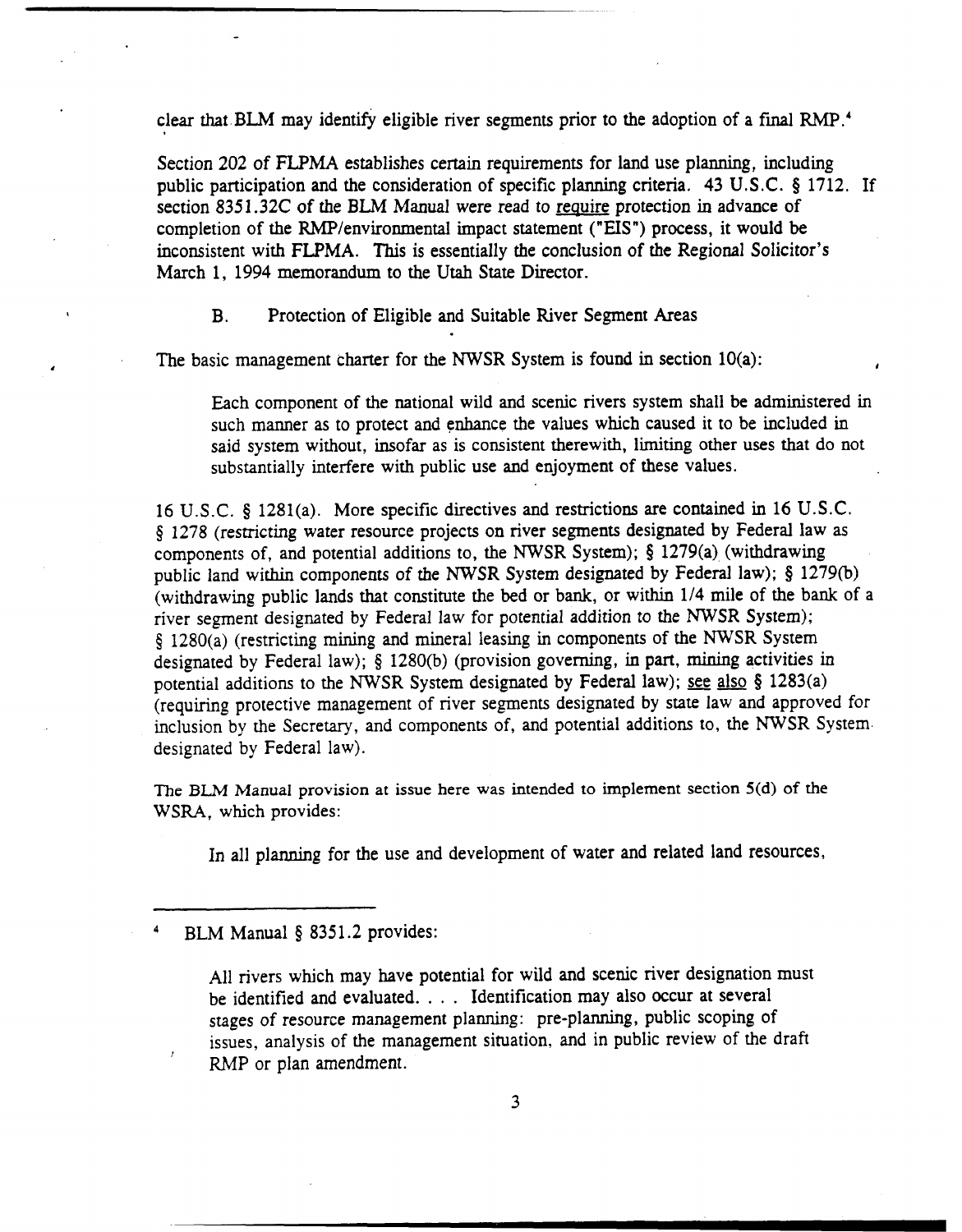consideration shall be given by all Federal agencies involved to potential national wild, scenic and recreational river areas . . . . The Secretary of the Interior and the Secretary of Agriculture shall make specific studies and investigations to determine which additional wild, scenic and recreational river areas within the United States shall be evaluated in planning reports by all Federal agencies as potential alternative uses of the water and related land resources involved.

16 U.S.C. **5** 1276(d)(l); see also Raluh Paee, 8 **IBLA** 435 (1972)(distinguishing between an agency determination that a river segment be further evaluated and a legislative determination that a river segment be included **within** the WSRA). **Thus,** while the WSRA mandates specific protection measures only for river segment **areas** designated by Congress or the Secretary of the Interior on the petition of a state,<sup>5</sup> the BLM Manual could be interpreted as reaching beyond the WSRA's directive, requiring protection for non-designated river segment areas.

Nevertheless, BLM has broad authority to protect non-designated river segments through an RMP/EIS. For example, the BLM may manage an eligible river segment for preservation of WSRA values according to the prescriptions and directions of an RMP/EIS and implementing Record of Decision (ROD). See, e.g., BLM Manual § 8351.33A. Any protection of the river segment provided through this process, however, is authorized under section 202 of FLPMA, not the WSRA.

Moreover, independent of, or even before a decision is made in, the RMP planning process, BLM may protect wild and scenic river values under FLPMA on a case-by-case basis. For example, BLM typically has considerable discretion whether to grant or deny applications for most uses on the public lands. See, e.g., 43 U.S.C. § 1761 (discretionary control over rights of way). Also, even when an RMP authorizes an activity such as mineral development, it typically does not require the issuance of leases, permits or other approvals. That is, so long as BLM acts in conformance with an existing RMP, BLM retains considerable discretion to reject an application for a permit, lease, or use authorization on a case-by-case basis. 43 U.S.C. **8** 1732(b); 43 **C.F.R.8** 1610.5-3.

**Thus,** if a stream segment were found by **BLM** to be eligible for consideration for the NWSR System, **BLM** could, in advance of incorporating protection in the applicable **RMP,** deny an application for a power line right-of-way under 43 U.S.C. **5** 1761, if approving the application were inconsistent with WSRA values. Alternatively, in appropriate

The Secretary can include a river segment within the NWSR System without an Act of Congress by accepting **the** petition of a State. See 16 U.S.C. **5** 1273(a)(ii). Applicable policy vests the National Park Service (NPS) with the responsibility to recommend to the Secretary whether to include a state-nominated river segment in the NWSR System. NPS instructions, Procedures for Including State-Administered Rivers in the National Wild and Scenic Rivers System, 45 Fed. Reg. 63148 (September 23, 1980). **5**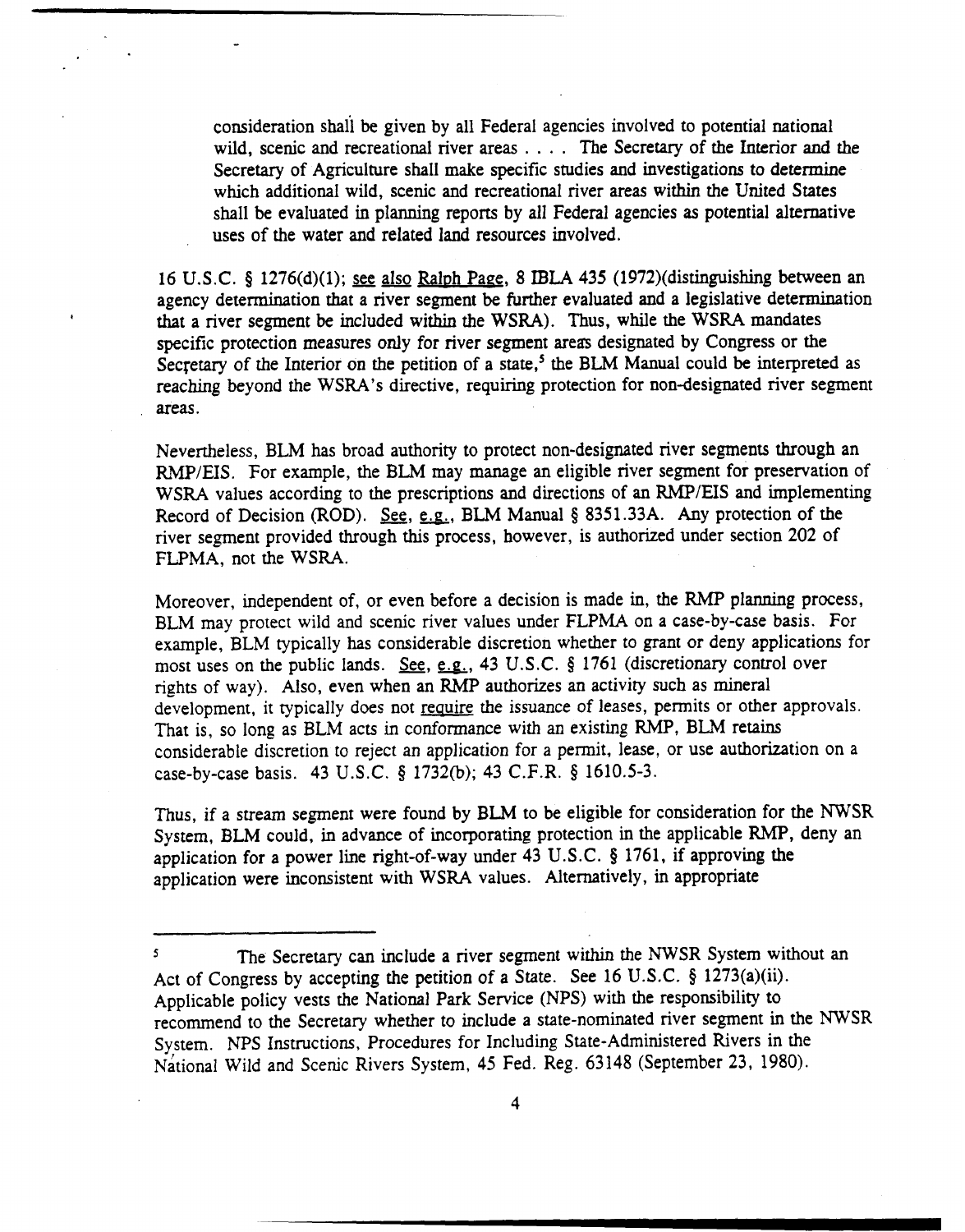circumstances, the application could be approved with protective conditions that would maintain **WSRA** values. We emphasize, however, that any decision regarding such an application would require a case-by-case analysis and decision in the informed judgment of the authorized offrcer. Modified, the **BLM** Manual could direct the authorized officer to give careful attention to the WSRA values in the exercise of such discretion, but the BLM Manual cannot direct the outcome of the **RMP** process.

In addition, where BLM **has** before it a proposal that could constitute a "major federal action<sup>[]</sup> that significantly affect [s] the quality of the human environment," the National Environmental Policy Act (NEPA), 42 **U.S.C.5** 4321, et seq., requires compliance with its mandates before BLM can act on the proposal. Id. at § 4322; 40 C.F.R. § 1506.1. If a proposed activity could affect or foreclose options in an ongoing RMP/EIS process, where the determination of suitability or nonsuitability would likely **be** made, NEPA regulations suggest sequencing the timing of decisions to allow completion of the RMP/EIS prior to making a decision that could affect the suitability determination. See 40 C.F.R. §  $1506.1(c)(3)$  ("Interim action prejudices the ultimate decision on the program when it tends to determine subsequent development or limit alternatives. "); cf. Parker v. United States, 448 F.2d 793 (10th Cir. 1971), cen. denied, 405 U.S. 989 (1972)(interpreting the Wilderness Act of 1964 to prohibit the Forest Service from taking action that would undercut the President's authority to recommend and Congress's ability to designate an area as wilderness). A contrary sequencing could not only foreclose an opportunity to conduct a meaningful suitability determination, but could also, as a practical matter, require **BLM** to duplicate river studies as part of the NEPA analysis on the proposed action.

NEPA compliance in the consideration of a particular proposal also may require analysis of the need to protect a river segment BLM identifies as eligible for inclusion in the NWSR System. For instance, when the BLM is considering issuing a lease or permit, or taking some other action within its authority that could result in activities that might degrade a river segment's eligibility for inclusion in the NWSR System, it may choose not to take the action, or to include appropriate conditions to protect the river segment's eligibility. Although **BLM**  must structure NEPA compliance to accommodate individual circumstances, where BLM is considering a proposed action that could impact an identified river segment, NEPA **would**  typically require BLM to consider an alternative that preserved or enhanced the river segment. Cf. Wyoming Outdoor Coordinating Council v. Butz, 484 F.2d 1244 (10th Cir. 1973)(holding that the Forest Service must comply with NEPA prior to authorizing logging within a National Forest). At a minimum, the informed decisionmaking process required by NEPA obliges BLM to discuss fully the environmental effects of a proposed action on the river segment.

## **III. Conclusion**

The **BLM** has considerable authority to protect river segment areas it identifies as eligible for inclusion in the NWSR System. To the extent that the BLM Manual purports to require protective management for all such river segments immediately upon their identification,' in

5